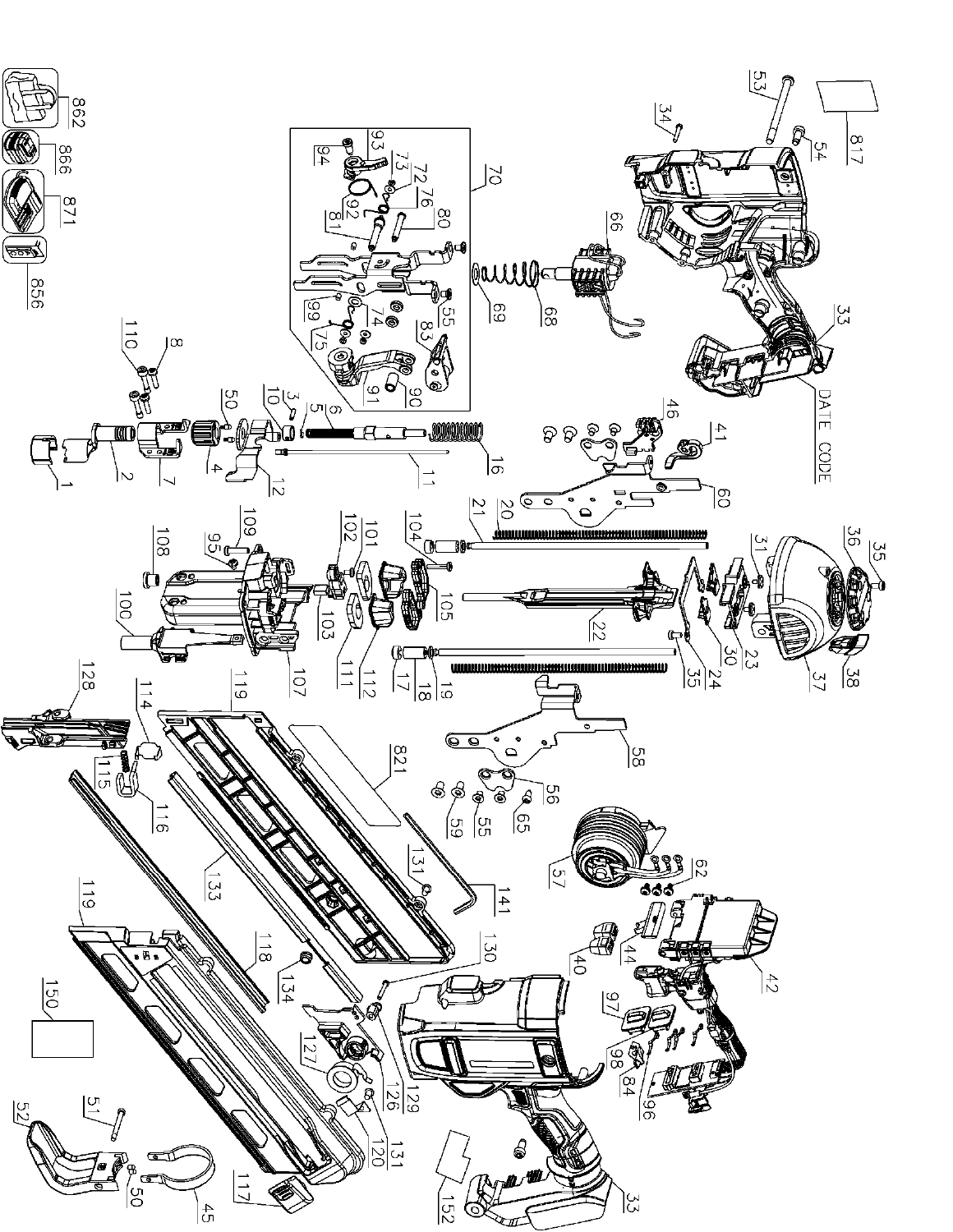| Item Number      | Part Number | Description           | <b>Qty Required</b> |
|------------------|-------------|-----------------------|---------------------|
| $\mathbf{1}$     | N116163     | <b>COVER</b>          | $\mathbf{1}$        |
| $\overline{2}$   | N604316     | <b>BARREL ASY</b>     | $\mathbf{1}$        |
| 3                | N506583     | <b>ROLL PIN</b>       | $\overline{2}$      |
| $\overline{4}$   | N402075     | <b>KNOB</b>           | $\mathbf{1}$        |
| 5                | N536265     | <b>HOG RING</b>       | $\mathbf{1}$        |
| 6                | N535992     | <b>SHAFT</b>          | $\mathbf{1}$        |
| $\boldsymbol{7}$ | N034374     | <b>SUPPORT</b>        | $\mathbf{1}$        |
| $8\,$            | N432422     | <b>SCREW</b>          | $\overline{2}$      |
| 10               | N044294     | <b>SLEEVE</b>         | $\mathbf{1}$        |
| 11               | N380152     | <b>TRIP</b>           | $\mathbf{1}$        |
| 16               | N061508     | <b>SPRING</b>         | $\mathbf{1}$        |
| 17               | N192671     | CAP                   | $\overline{2}$      |
| 18               | N088831     | <b>BUMPER</b>         | $\overline{2}$      |
| 19               | N088833     | <b>WASHER</b>         | $\overline{2}$      |
| 20               | N233943     | <b>RETURN SPRING</b>  | $\mathbf{1}$        |
| 21               | N590966     | <b>RAIL</b>           | $\overline{2}$      |
| 22               | N488365     | <b>PROFILE</b>        | $\mathbf{1}$        |
| 23               | N593125     | CAP                   | $\mathbf{1}$        |
| 24               | N121870     | <b>PLATE</b>          | $\mathbf{1}$        |
| 30               | N469514     | <b>BUMPER KIT</b>     | $\mathbf{1}$        |
| 31               | N088832     | <b>SCREW</b>          | 1                   |
| 33               | N515485     | <b>HOUSINGS</b>       | $\mathbf{1}$        |
| 34               | 330019-24   | <b>SCREW PLASTITE</b> | 8                   |
| 35               | N123731     | <b>SCREW</b>          | 6                   |
| 36               | N061544     | <b>COVER</b>          | $\mathbf{1}$        |
| 37               | N586670     | <b>END CAP</b>        | 1                   |
| 38               | N576034     | <b>WINDOW</b>         | $\mathbf{1}$        |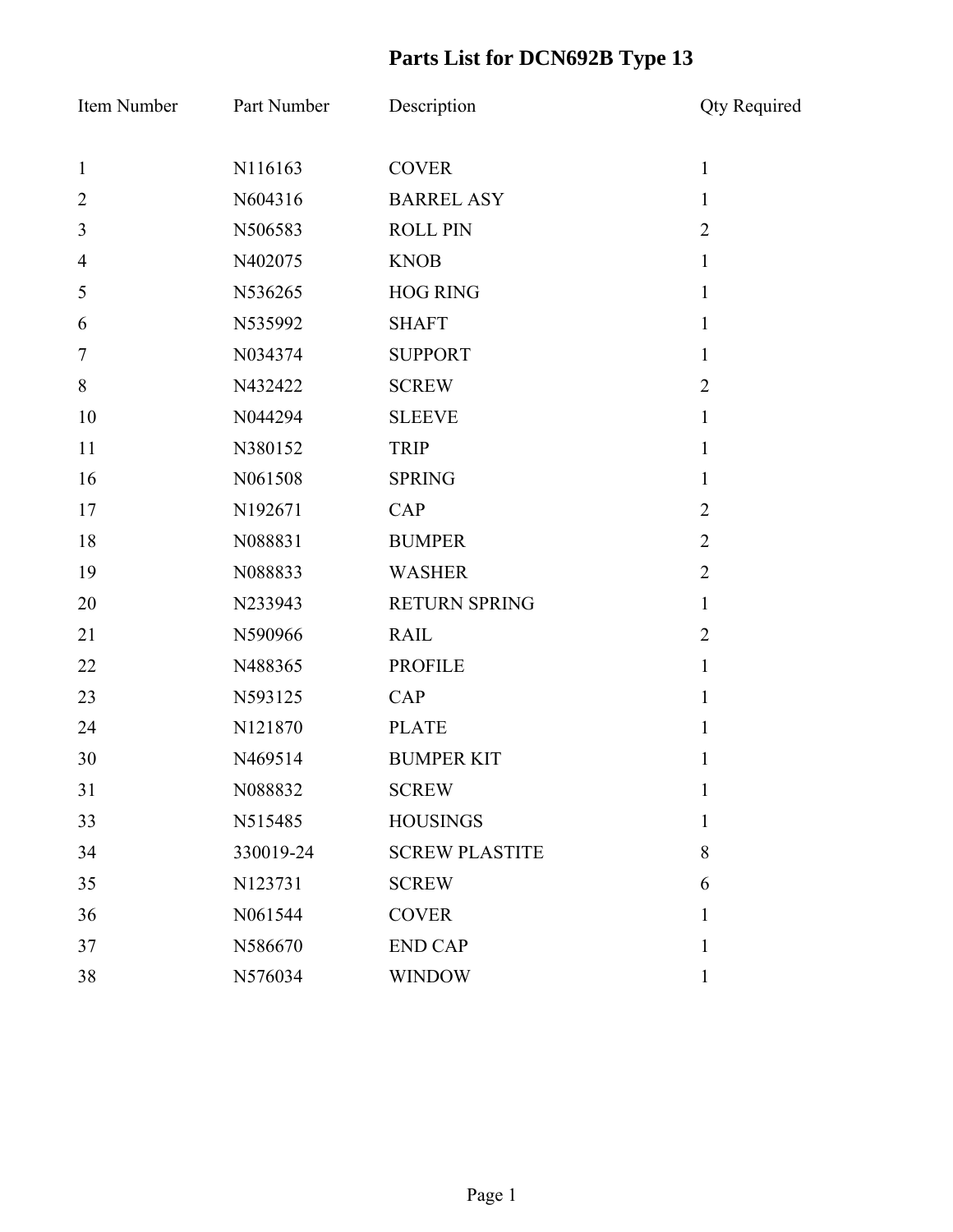| Item Number | Part Number | Description            | <b>Qty Required</b> |
|-------------|-------------|------------------------|---------------------|
| 40          | 650974-00   | <b>WIRE NUT</b>        | $\overline{2}$      |
| 41          | N055786     | <b>ACTUATOR</b>        | $\mathbf{1}$        |
| 44          | N039287     | <b>LOCK OFF</b>        | $\mathbf{1}$        |
| 45          | N501977     | <b>CLAMP</b>           | $\mathbf{1}$        |
| 46          | N497012     | <b>CABLE GUIDE</b>     | $\mathbf{1}$        |
| 50          | 326467-00   | <b>DETENT</b>          | $\overline{2}$      |
| 51          | N093728     | <b>SCREW</b>           | $\mathbf{1}$        |
| 52          | N496890     | <b>HOOK</b>            | $\mathbf{1}$        |
| 53          | N123751     | <b>SCREW</b>           | $\mathbf{1}$        |
| 54          | N093611     | <b>SHOULDER SCREW</b>  | $\overline{2}$      |
| 55          | N093608     | <b>FLAT HEAD SCREW</b> | 6                   |
| 56          | N506404     | <b>RETAINING PLATE</b> | $\overline{2}$      |
| 57          | N506316     | MOTOR ASSEMBLY         | $\mathbf{1}$        |
| 58          | N491708     | <b>FRAME</b>           | $\mathbf{1}$        |
| 59          | N477247     | FLAT HEAD SCREW        | $\overline{4}$      |
| 60          | N495030     | <b>FRAME</b>           | $\mathbf{1}$        |
| 62          | N400753     | <b>SCREW</b>           | $\mathfrak{Z}$      |
| 65          | 330065-06   | <b>SCREW</b>           | $\overline{2}$      |
| 66          | N519574     | SOLENOID ASSY.         | $\mathbf{1}$        |
| 68          | N219872     | <b>SPRING</b>          | 1                   |
| 69          | N114861     | <b>WASHER</b>          | $\overline{4}$      |
| 72          | 330016-25   | PLAIN WASHER           | 3                   |
| 73          | 391814-00   | <b>GROMMET</b>         | 3                   |
| 74          | N114961     | <b>WASHER</b>          | 1                   |
| 75          | N613043     | <b>SPRING</b>          | 1                   |
| 76          | N613044     | <b>SPRING</b>          | $\mathbf{1}$        |
| 80          | N083553     | PIN                    | $\mathbf{1}$        |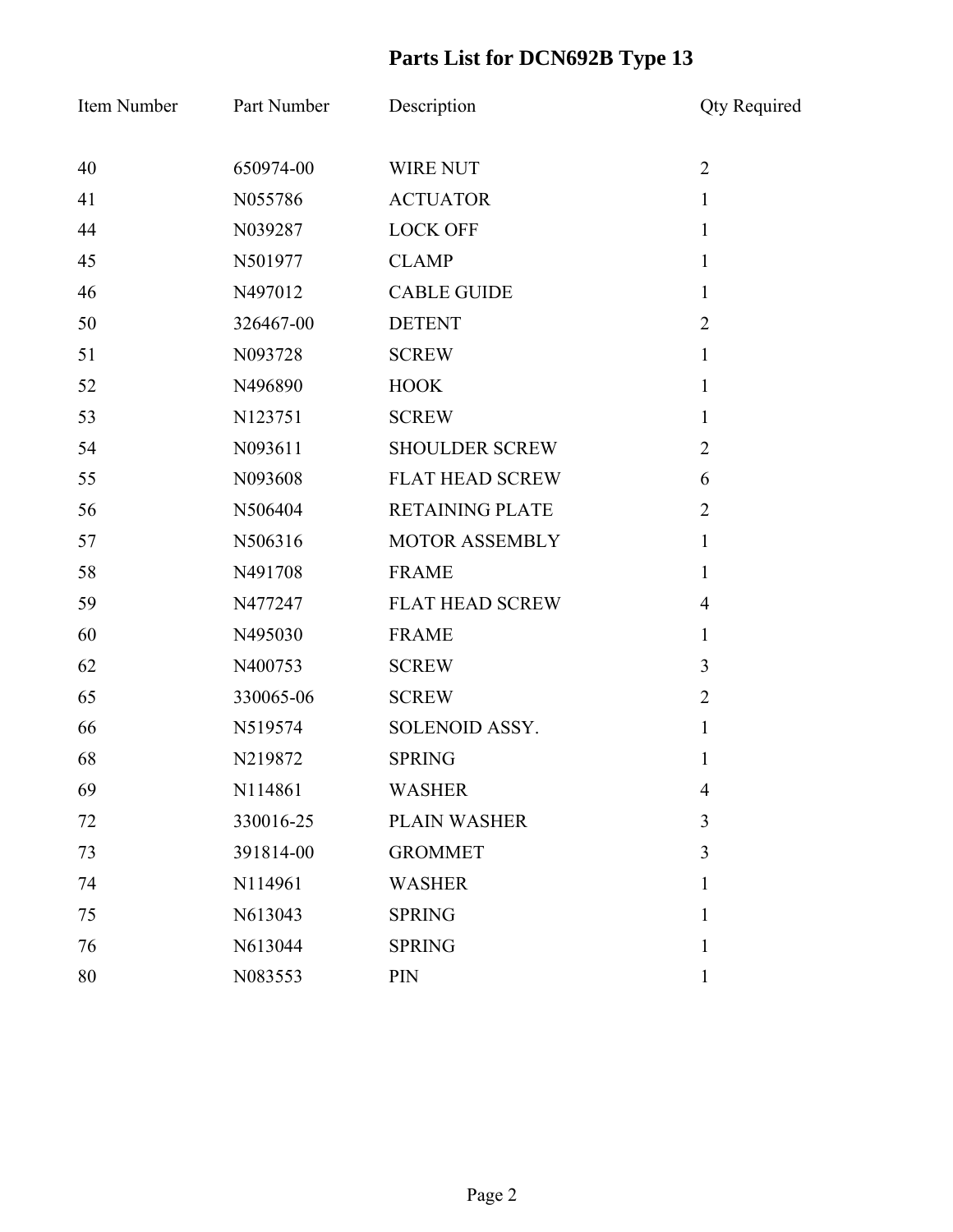| Item Number | Part Number | Description               | <b>Qty Required</b> |
|-------------|-------------|---------------------------|---------------------|
| 81          | N496675     | PIN                       | $\mathbf{1}$        |
| 83          | N233950     | <b>ROLLER ASSY</b>        | $\mathbf{1}$        |
| 84          | N497221     | <b>LENS COVER</b>         | $\mathbf{1}$        |
| 90          | N465069     | <b>SLEEVE</b>             | $\mathbf{1}$        |
| 92          | N086806     | <b>TORSION SPRING</b>     | $\mathbf{1}$        |
| 93          | N086157     | <b>LEVER</b>              | $\mathbf{1}$        |
| 94          | N113536     | <b>SCREW</b>              | $\mathbf{1}$        |
| 95          | N123971     | <b>SCREW</b>              | $\mathbf{1}$        |
| 96          | N388602     | <b>DETENT SPRING</b>      | $\overline{4}$      |
| 97          | N485355     | <b>SPEED SELECTOR</b>     | 1                   |
| 98          | N515453     | <b>SELECTOR</b>           | $\mathbf{1}$        |
| 99          | N235059     | <b>ISOLATOR</b>           | $\overline{2}$      |
| 100         | N360193     | <b>INSERT</b>             | $\mathbf{1}$        |
| 101         | 949894-06   | <b>SCREW</b>              | $\mathbf{1}$        |
| 102         | N390881     | <b>HOLDER</b>             | $\mathbf{1}$        |
| 103         | N089554     | <b>MAGNET</b>             | 1                   |
| 104         | 324006-15   | <b>SCREW</b>              | $\overline{4}$      |
| 105         | N082940     | <b>RETAINER</b>           | $\overline{2}$      |
| 107         | N481055     | <b>CASTING</b>            | $\mathbf{1}$        |
| 108         | N061668     | <b>BUSHING</b>            | $\mathbf{1}$        |
| 109         | 330019-13   | <b>SCREW, PLASTITE</b>    | $\overline{2}$      |
| 110         | N061605     | <b>SPECIAL BOLT</b>       | $\overline{2}$      |
| 111         | N133209     | <b>DAMPER</b>             | $\overline{2}$      |
| 112         | N233940     | <b>BUMPERS</b>            | 1                   |
| 114         | N034726     | <b>RETAINER</b>           | 1                   |
| 115         | N061545     | <b>COMPRESSION SPRING</b> | $\mathbf{1}$        |
| 116         | N307220     | <b>LOCKING DEVICE</b>     | 1                   |